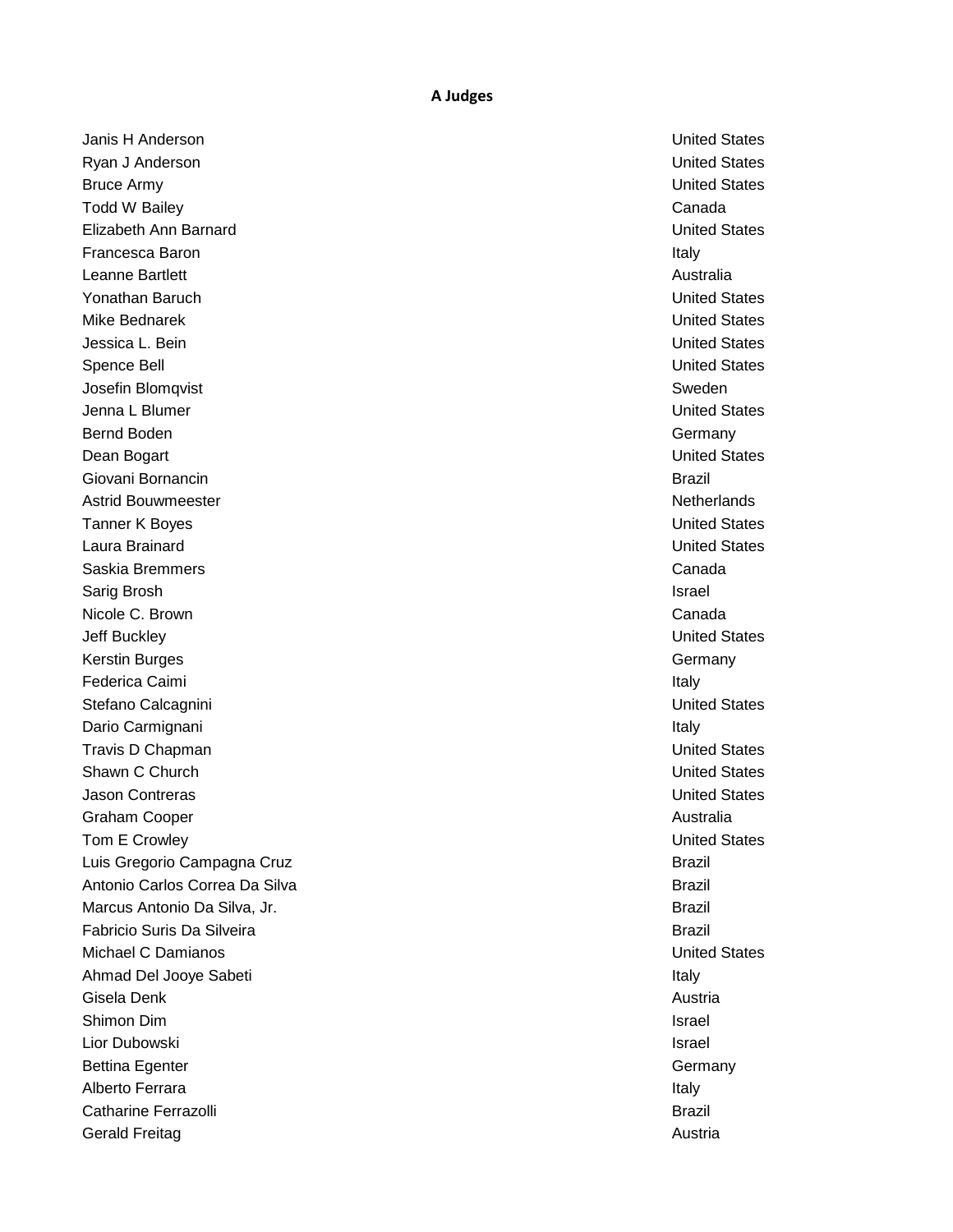Simon Friedle **Austria** Austria and *Simon Friedle* Austria and *Austria* and *Austria* and *Austria* and *Austria* Clint J. Fullerton United States Mauro Fungo Italy Serafina M Gagliardi **National States** Serafina M Gagliardi National States **United States** Ollie Galligan United States Gabriel Lee Garrison United States Frederick Gillespie United States **Larry W Gleeson Contract Contract Contract Contract Contract Contract Contract Contract Contract Contract Contract Contract Contract Contract Contract Contract Contract Contract Contract Contract Contract Contract Contr** Christelle Graffeuil **France France France France France France France France** Lynda Gray Australia Markus Haeberlin Switzerland (Switzerland Switzerland Switzerland Switzerland Switzerland Switzerland Switzerland Switzerland Switzerland Switzerland (Switzerland Switzerland Switzerland Switzerland Switzerland Switzerland Johannes Hasenauer Austria and Austria and Austria and Austria and Austria and Austria and Austria and Austria Susanne Haug Germany Communication of the Communication of the Communication of the Communication of the Communication of the Communication of the Communication of the Communication of the Communication of the Communicatio **Barbara Hengge Austria** Austria Austria Austria Austria Austria Austria Austria Austria Austria Austria Austria Robin L Henrichs **No. 2008 Contract Contract Contract Contract Contract Contract Contract Contract Contract Contract Contract Contract Contract Contract Contract Contract Contract Contract Contract Contract Contract Cont** Tanja Herrmann Bratek Germany Hubert Heule United States James F Hitt United States Mark How United States Cristiano Gonzaga Jayme Brazil and the Cristiano Gonzaga Jayme Brazil Diogo Gonzaga Jayme Brazil Debra L. Jones Wright National Communication of the United States Shai Kaneti Israel Israel Israel Israel Israel Israel Israel Israel Israel Israel Israel Israel Israel Israel Christophe Kayser **France** George R King United States Ashir Kol Israel Paulo Koury Neto **Brazil** Steffen Kraft Germany Germany Germany Germany Germany Germany Germany Germany Germany Germany Germany Germany Nicole Kubli Switzerland Nicole Kubli Switzerland Switzerland Switzerland Switzerland Switzerland Switzerland **Kim A Lansidel Controllering Controllering Controllering Controllering Controllering Controllering Controllering Controllering Controllering Controllering Controllering Controllering Controllering Controllering Controller** Eric Laporte **United States** Gregory Legrand France Kristen K Lilley **New York Contract Contract Contract Contract Contract Contract Contract Contract Contract Contract Contract Contract Contract Contract Contract Contract Contract Contract Contract Contract Contract Contra** Matthew D Livengood **National Community Community** Community Community Community Community Community Community Community Community Community Community Community Community Community Community Community Community Community C Linda Long United States Ederson Machado Brazil Eleonora Malerba Italy **Leonardo Feitosa Marinho Brazil Executor Anticonario Brazil Executor Brazil Executor Brazil** Alice Marinoni **Italy** 1999 **Contract Contract Contract Contract Contract Contract Contract Contract Contract Contract Contract Contract Contract Contract Contract Contract Contract Contract Contract Contract Contract Cont** Walter Martini Italy Tullio Mascarello in the control of the control of the control of the control of the control of the control of the control of the control of the control of the control of the control of the control of the control of the co George Maschalani George Maschalani George Maschalani Germany Germany Germany Giovanni Masi De Vargas **Italy 1999** - The Vargas Italy 1999 - The Varian School and The Vargas Italy 1999 - The Va Justin W. Mathison United States Dan E Mayer **Dan E Mayer** United States **Dan E Mayer** United States Jim Mc Carty **United States** Lindsey H McCool United States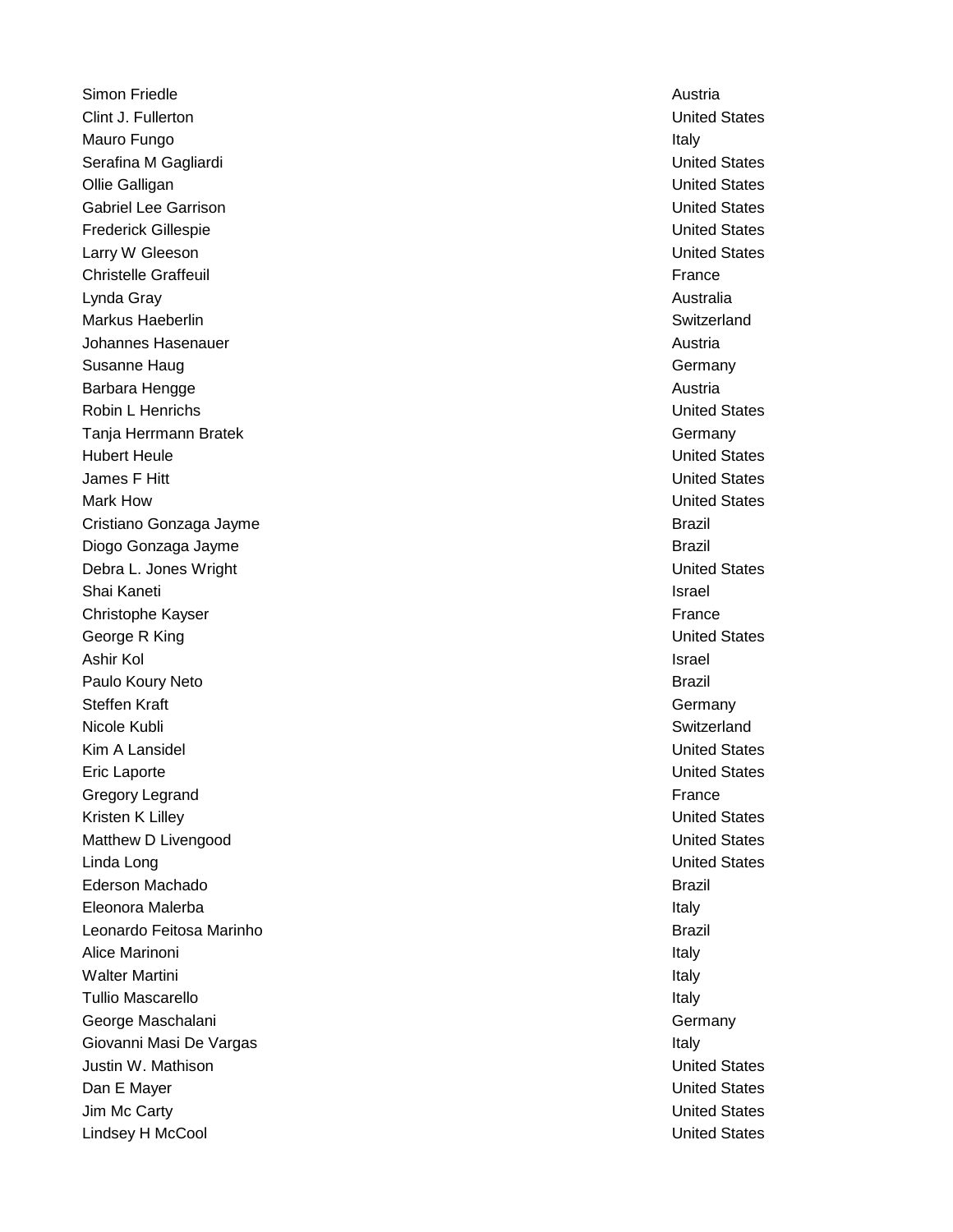Laurel A. McGill United States Robert Meneely United States Sonja Merkle Germany Company and Company Company Company Company Company Company Company Company Company Company **Howard J Moore Moore United States** Susan P Moore **Notes** and the United States of the United States and the United States of the United States of the United States of the United States of the United States of the United States of the United States of the Un Sue Muir United States Jessica D. Mullin United States Charles E Nesmith United States Yosef Ohana Israel and Israel and Israel and Israel and Israel and Israel and Israel and Israel and Israel and Israel and Israel and Israel and Israel and Israel and Israel and Israel and Israel and Israel and Israel and I Fernando Cesar Oliveira **Brazil** Rod Osborne **Australia** and Australia and Australia and Australia and Australia and Australia Allison Oseid United States Gay Lynn Owens United States Martin Padilla United States Alessandro Pavoni **Italy** 1999 - Alessandro Pavoni Italy 1999 - Alessandro Pavoni Italy 1999 - Italy 1999 - Italy Michele Pearson United States Lita Perrin United States Rolf Peterka Germany and the Contract of the Contract of the Contract of the Contract of the Contract of the Contract of the Contract of the Contract of the Contract of the Contract of the Contract of the Contract of the C Marilyn Peters United States Michele Pfender France Entertainment and the state of the state of the state of the state of the state of the state of the state of the state of the state of the state of the state of the state of the state of the state of Becky J Phillips **Development Controllers** United States **United States** Reno Pommier France Commier France Commier France Commier France Commier France Commier France Commier France Leopoldo Rausch Potter Brazil and the Control of the Control of the Brazil Heather J Powell United States Perrine Prevost **Switzerland** Switzerland **Contract Switzerland** Roberto Prevosti **Italy** Julie Quinot France Christian Rammerstorfer United States Marilyn K Randall **Marilyn K Randall** United States Lior Raz Israel Simone Reiss **Suitzerland** Switzerland **Switzerland** Switzerland Switzerland Switzerland Switzerland Switzerland Switzerland Switzerland Switzerland Switzerland Switzerland Switzerland Switzerland Switzerland Switzerland S Trigg Rentfro **United States** Jason Richards United States M. Christina Riley United States Cyndi Robbins United States Reginaldo Melo Rosa **Brazil** Juliane Rossner Germany Stefano Alunno Rufini **Italy and The Contract Contract Contract Contract Contract Contract Contract Contract Contract Contract Contract Contract Contract Contract Contract Contract Contract Contract Contract Contract Contr** Susa Sauer Germany Enrico Scarpulla **Italy** Italy Carlo Umberto Scauzillo Italy in the United Scauzillo Italy in the United Scauzillo Italy in the United Scauzi Sam Schaffhauser United States Francesco Schippa **Italy** Volker Schmitt Germany Communication of the Communication of the Communication of the Germany Communication of the Germany Stephen Shank United States Tim Shelley **Shelley** Japan Shelley **Japan Shelley** Japan Shelley Japan Shelley Japan Shelley Japan Shelley Japan Travis C Smith Canada